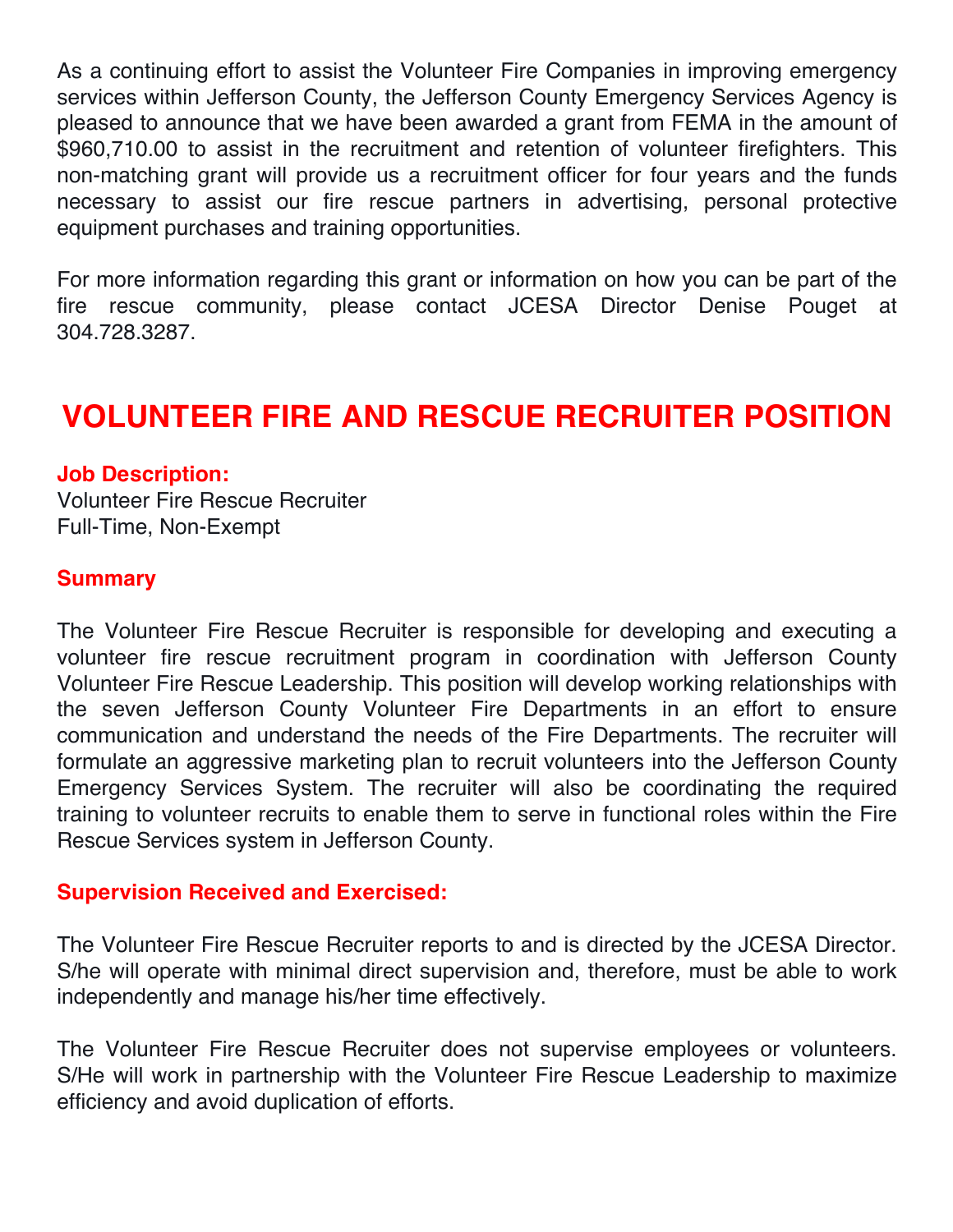## **Pre-Requisite Qualifications:**

To be eligible for initial or continued appointment to the position of Volunteer Recruiter must:

- Be at least 21 years of age
- Possess a current and valid driver's license

• A background in Fire/EMS Training (on a global basis, training has been cited as a retention issue).

- Have excellent time management and organizational skills
- Be fluent in social media, such as Facebook, Twitter, and LinkedIn
- Have experience recruiting and retaining fire rescue volunteers

• Have a minimum of 10 years experience working in a volunteer or combination fire rescue services system

- Leadership experience
- West Virginia or Pro-Board Certified: Fire Officer I
- West Virginia or Pro-Board Certified: Fire Instructor II
- Preferred West Virginia or National Certified EMT

Candidates possessing any of these should submit documentation when submitting their application.

#### **Responsibilities:**

The responsibilities of the Volunteer Fire Rescue Recruiter:

• Developing and executing a volunteer recruitment program

• Cooperatively gain insight, input, and feedback from our volunteer partners regarding their needs

• Create a budget to support the program (we have one but specify details).